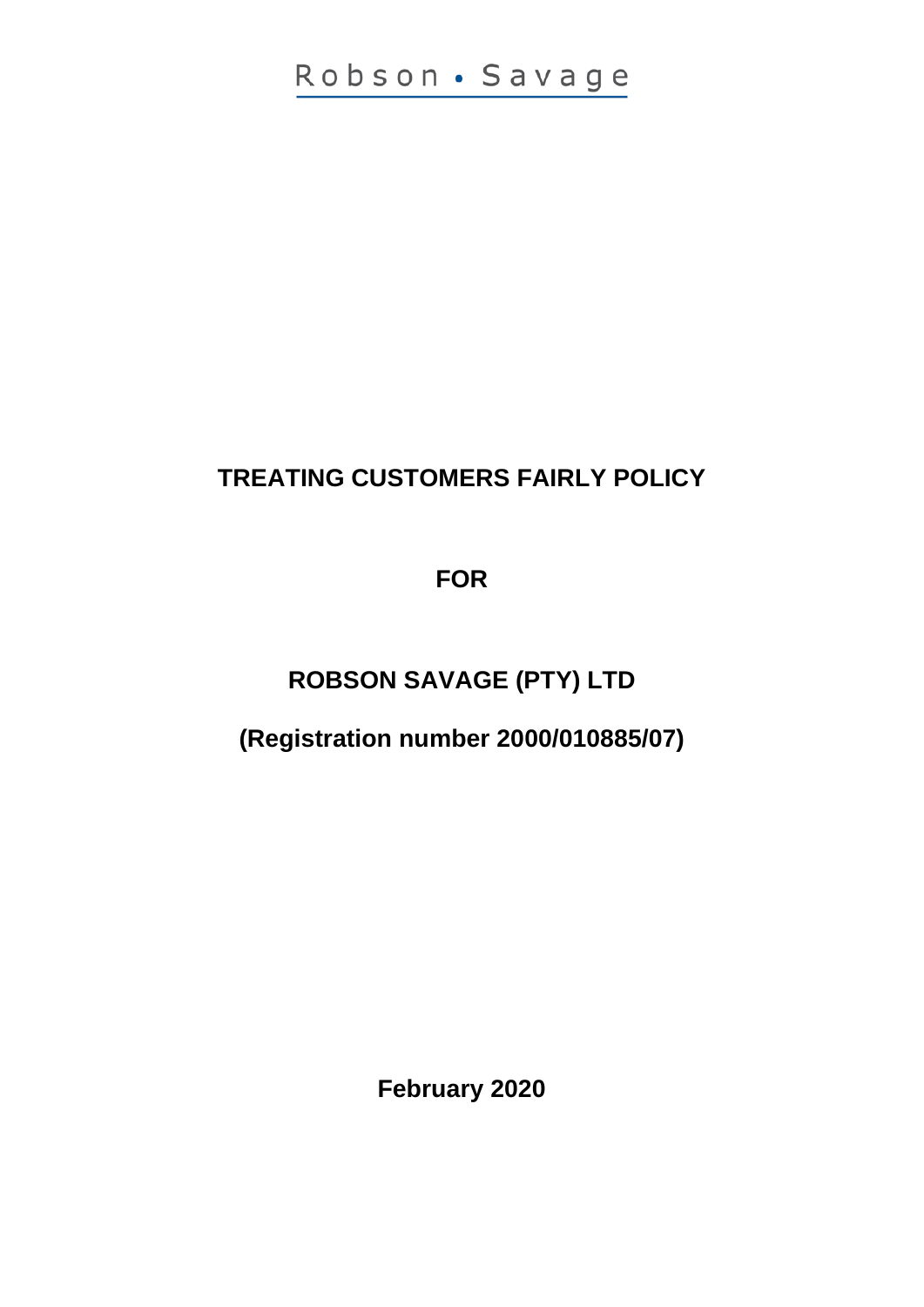# Robson · Savage

#### **INDEX**

#### **TREATING CUSTOMERS FAIRLY POLICY**

#### **PAGE**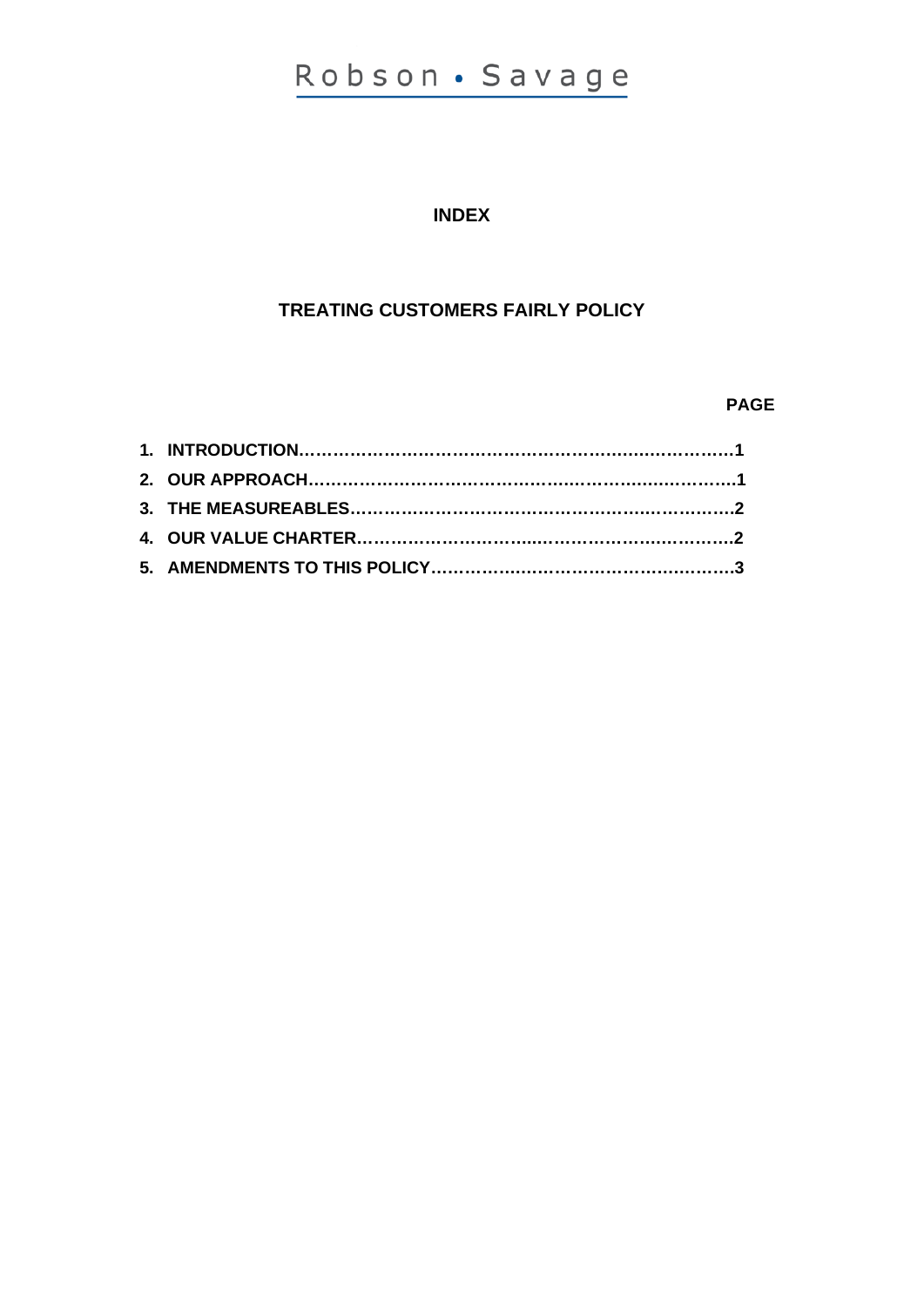## Robson · Savage

#### **TREATING CUSTOMERS FAIRLY POLICY**

#### **1. INTRODUCTION**

In March 2011 the Financial Sector Conduct Authority first published its "Treating Customers Fairly Roadmap" as a first step to achieving fairness outcomes and culture framework requirements. This Treating Customers Fairly (TCF) initiative requires companies to measure their activities against six TCF outcomes to reduce market conduct risk and protect consumers of financial products.

Robson Savage believes that the TCF framework is built on principles that are expected to find their way into law via existing legislation, regulation and guidelines. Whilst many of the TCF outcomes are dealt with in the General Code of Conduct for financial service providers (FSP's) and their representatives, and may form part of the culture of a FSP's business, the demonstration of the outcomes may not be in place and in some cases, for those companies, new processes may need to be implemented.

As a registered 13B retirement fund administrator, Robson Savage fully supports the Financial Sector Conduct Authority's (FSCA's) TCF outcomes to the extent that they are relevant to our business and value chain applicable to the retirement fund industry.

#### **2. OUR APPROACH**

At Robson Savage, treating customers fairly is a business imperative and not a legislative or regulatory obligation. Notwithstanding this, we have measures in place whereby we are evaluated against the FSCA's outcomes, and we strive to constantly improve the way in which we do things to improve the customer experience. At Robson Savage, the TCF principles are embedded in our ethos, business strategy, governance and daily processes.

Our business and the Robson Savage brand has grown and developed as a result of our commitment to deliver world class solutions to retirement funds and their members, and by the long standing practicing of the principles embodied in the TCF initiative.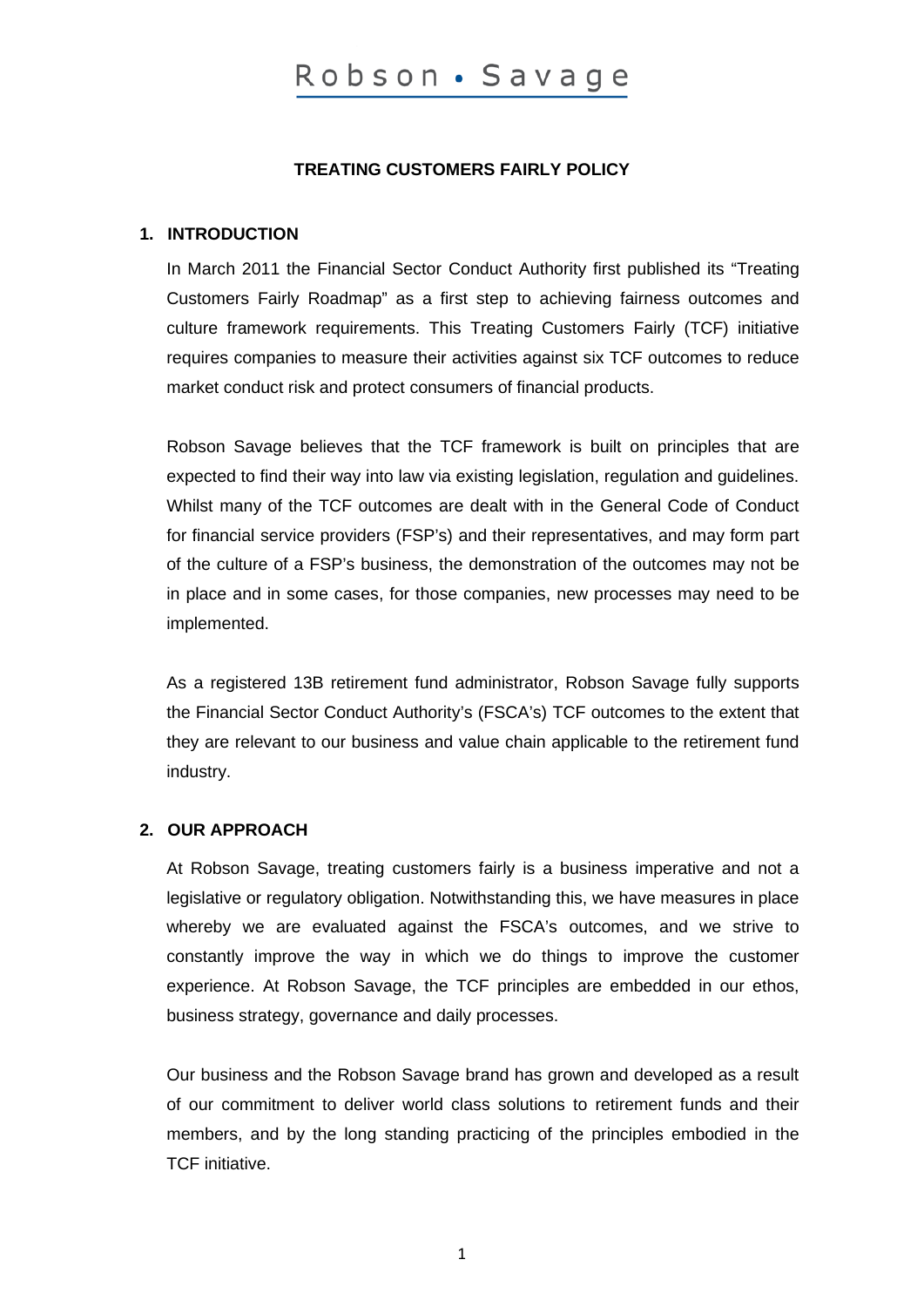#### **3. THE MEASURABLES**

By placing customers at the center of our business, feedback from our customers has been positive and has forms the yardstick against which we measure ourselves. These are benchmarked against the six TCF outcomes outlined below.

#### • **Outcome 1: Culture**

The desired TCF outcome is that customers are confident that they are dealing with financial services providers where fair treatment of customers is core to its culture;

#### • **Outcome 2: Products and Services**

Products and services are designed to meet the needs of the customer and are targeted accordingly;

#### • **Outcome 3: Clear and appropriate information**

Customers are given clear information and kept appropriately informed before, during and after the delivery of product and/or services rendered;

#### • **Outcome 4: Advice**

Customers are provided with advice appropriate to their needs and circumstances;

#### • **Outcome 5: Product and service expectations**

Both the product and service provided perform as expected;

#### • **Outcome 6: Post sale barriers**

Customers do not face post sale barriers should they wish to change a product, provider, submit a claim or make a complaint.

#### *4.* **OUR VALUE CHARTER**

Our value charter is to:

- put the interests of clients first;
- be uncompromising about applying ethics and good governance across all areas of our business;
- build long-term sustainable client relationships;
- deliver excellence in all we do; and
- be the go-to company of choice.

Robson Savage maintains a robust corporate governance framework which is